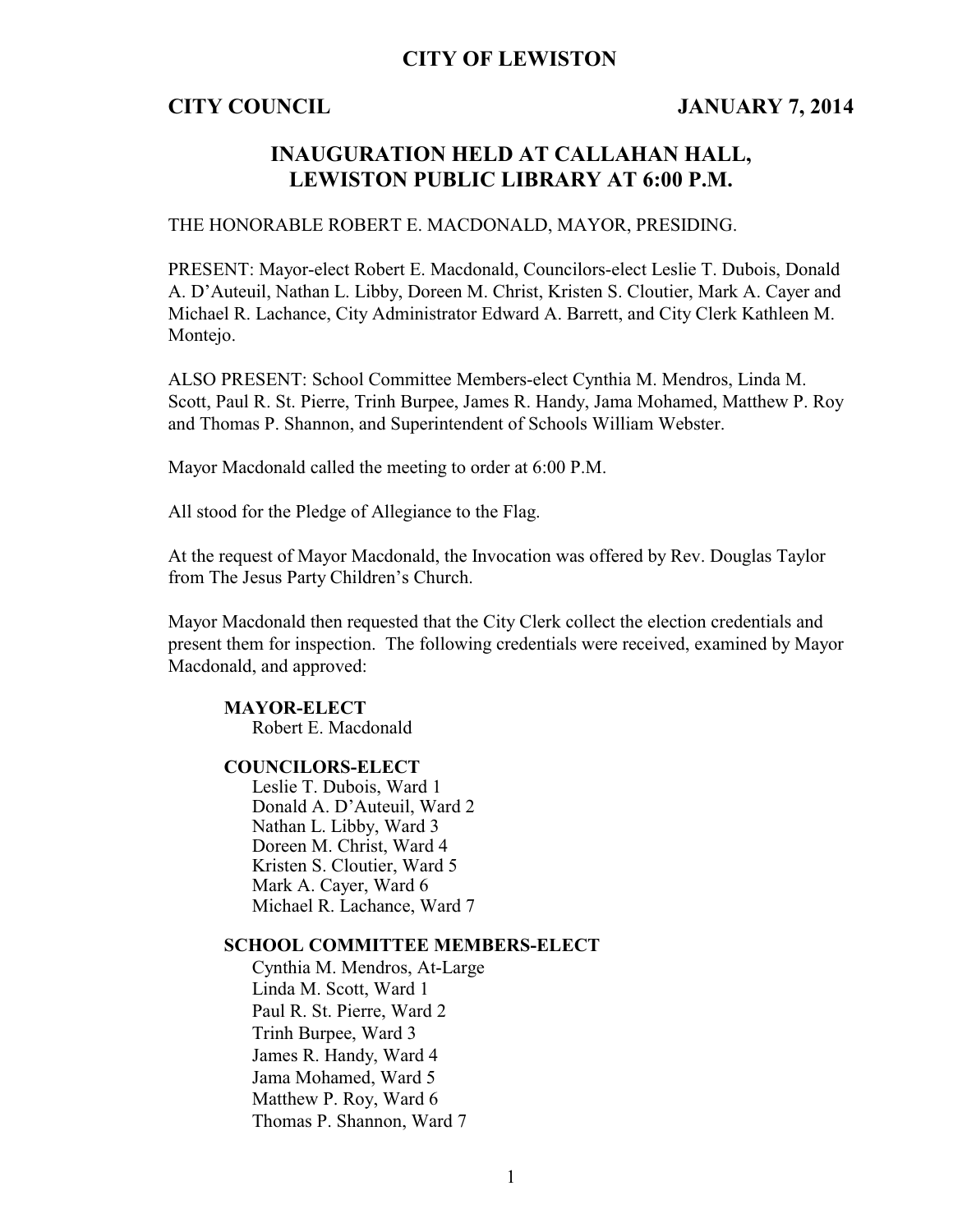The City Clerk administered the oath of office to Mayor-elect Robert E. Macdonald.

At the request of Mayor Macdonald, the City Clerk administered the oath of office to the members of the City Council.

# **VOTE (1-2014)**

Motion by Councilor Libby, seconded by Councilor D'Auteuil:

That Mark A. Cayer, Councilor of Ward 6, be elected City Council President. Passed - Vote 6-0-1 (Councilor Cayer abstained.)

Council President Cayer gave a brief speech.

Mayor Macdonald nominated Donald A. D'Auteuil as the City Council member on the School Committee.

# **VOTE (2-2014)**

Motion by Councilor Cayer, seconded by Councilor Cloutier:

That Donald A. D'Auteuil, Councilor of Ward 2, be appointed as the City Council representative on the School Committee. Passed - Vote 6-0-1 (Councilor D'Auteuil abstained.)

At the request of Mayor Macdonald, the City Clerk administered the oath of office to members of the School Committee.

Mayor Macdonald called upon School Superintendent William Webster to conduct the nomination and election of the School Committee Chairperson. Mr. Webster approached the podium and requested nominations from the School Committee for the position of Chairperson.

Motion by School Committee Member St. Pierre, seconded by School Committee Member Shannon:

That James R. Handy, School Committee member of Ward 4, be elected School Committee Chairperson.

Motion by School Committee Member D'Auteuil, seconded by School Committee Member Roy:

That Linda M. Scott, School Committee member of Ward 1, be elected School Committee Chairperson.

With no additional nominations, Mr. Webster closed the floor for nominations and called for the vote, in order of the nominations presented.